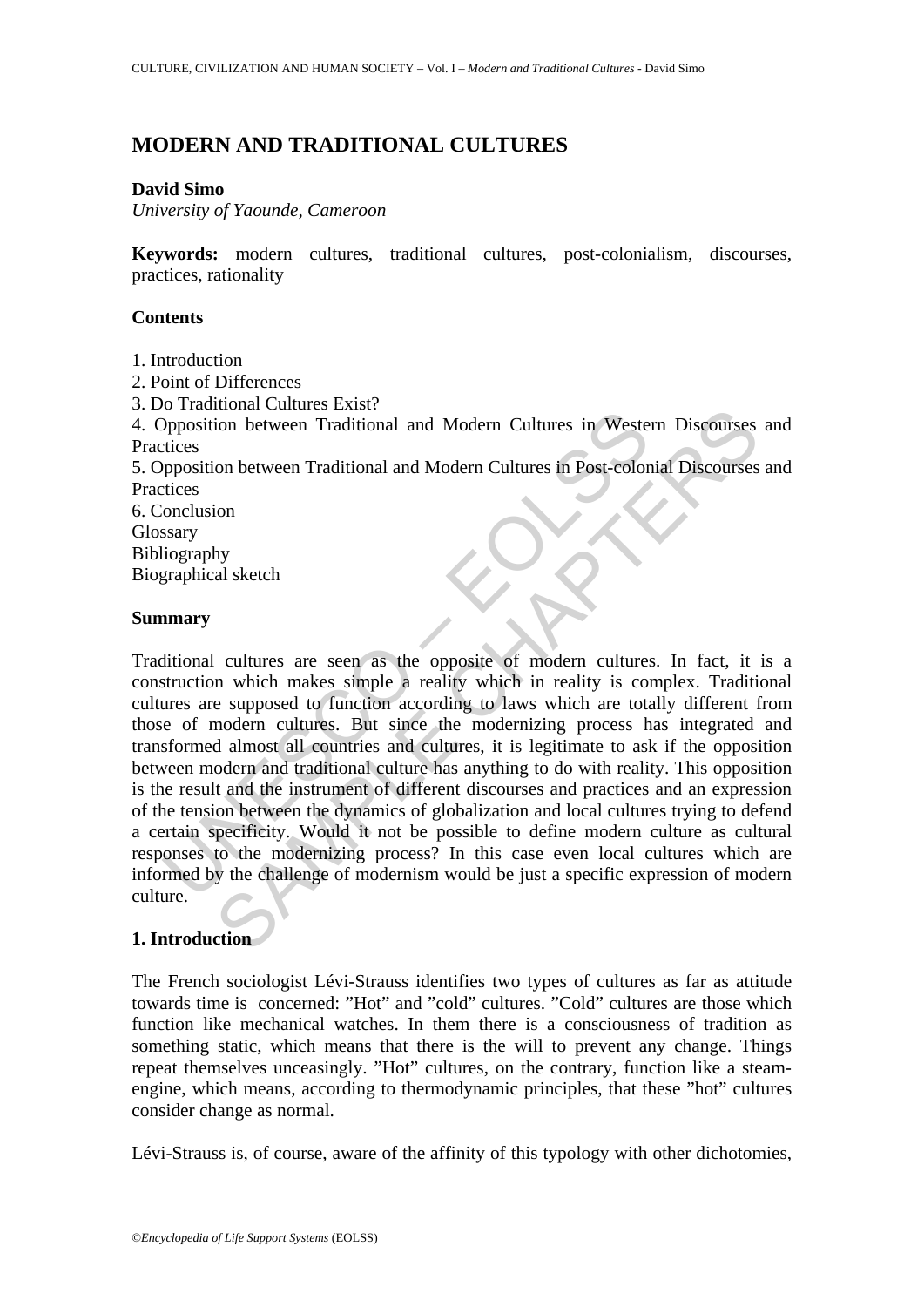like historical-non historical, primitive-civilized which have been developed to characterize the difference between European and non-European cultures. These dichotomies have become problematic in the consciousness of the International community, since they imply a hierarchy and a discrimination in the way things are seen. That is why Lévi-Strauss stresses that "cold" cultures are not out of history and not without history. He also stresses that there exists no childish people. All people are grown up, even if nobody has written the chronicle of their childhood. All these precautions to distance himself from the main European categories is a sign of intellectual discomfort resulting from the fact that there exists a treasure house of images which structure the way non-European cultures are seen in the western world. New attempts to describe differences between western and non western cultures appear as a way of giving old categories a new look which can be better accepted. In spite of these caveats, it is still difficult to understand how Lévi-Strauss can concede that "cold" cultures have a history but at the same time write that they try not to be affected by history.

The state and isotory but at the same time write that they try not<br>ory.<br>
characteristics of "hot" and "cold" cultures are exactly those<br>
intional cultures respectively. Here too, the identity of each type<br>
in its differenc Ive a history but at the same time write that they try not to be affected<br>cteristics of "hot" and "cold" cultures are exactly those of modern<br>cultures respectively. Here too, the identity of each type of culture co<br>fferenc The characteristics of "hot" and "cold" cultures are exactly those of modern and traditional cultures respectively. Here too, the identity of each type of culture comes from its differences with the other type. A traditional culture is a culture which is not modern. Differences are usually seen from the perspective of modern cultures. Traditional cultures appear thus to lack what modern cultures possess. It is assumed that you cannot understand the one without contrasting it to the other.

-

- -

## TO ACCESS ALL THE **10 PAGES** OF THIS CHAPTER, Visit: http://www.eolss.net/Eolss-sampleAllChapter.aspx

#### **Bibliography**

ETOUNGA-MANGUELE, DANIEL. (1991*). L'Afrique a-t-elle besoin d'un programme d'ajustement culturel ?* Ivry

HOBSBAWN, ERIC and TERENCE, RANGER. (1983). *The Invention of Tradition. Cambridge.*

KABOU, AXELLE. (1991). *Et si l'Afrique refusait le développement..* Paris. [Why the concept of ", development" is problematic, and why Africans seem to refuse it.

KLIPPENBERG, HANS G. and LUCHESI, BRIGITTE, eds. (1987). *Magie. Die sozialwissenchaftliche Kontroverse über das Verstehen fremden Denkens*. Frankfurt am Main. [how to understand the thinking of the "Other"]

KÖSSLER, REINHART and SCHIEL, TILMAN. (1996). *Auf dem Weg zu einer kritischen Theorie der Modernisierung*. Frankfurt am Main. [On the problems of transferring Eurocentric concepts of modernisations to other cultures]

LEVI-STRAUSS, CLAUDE. (1952). *Race and History*. Paris, UNESCO.